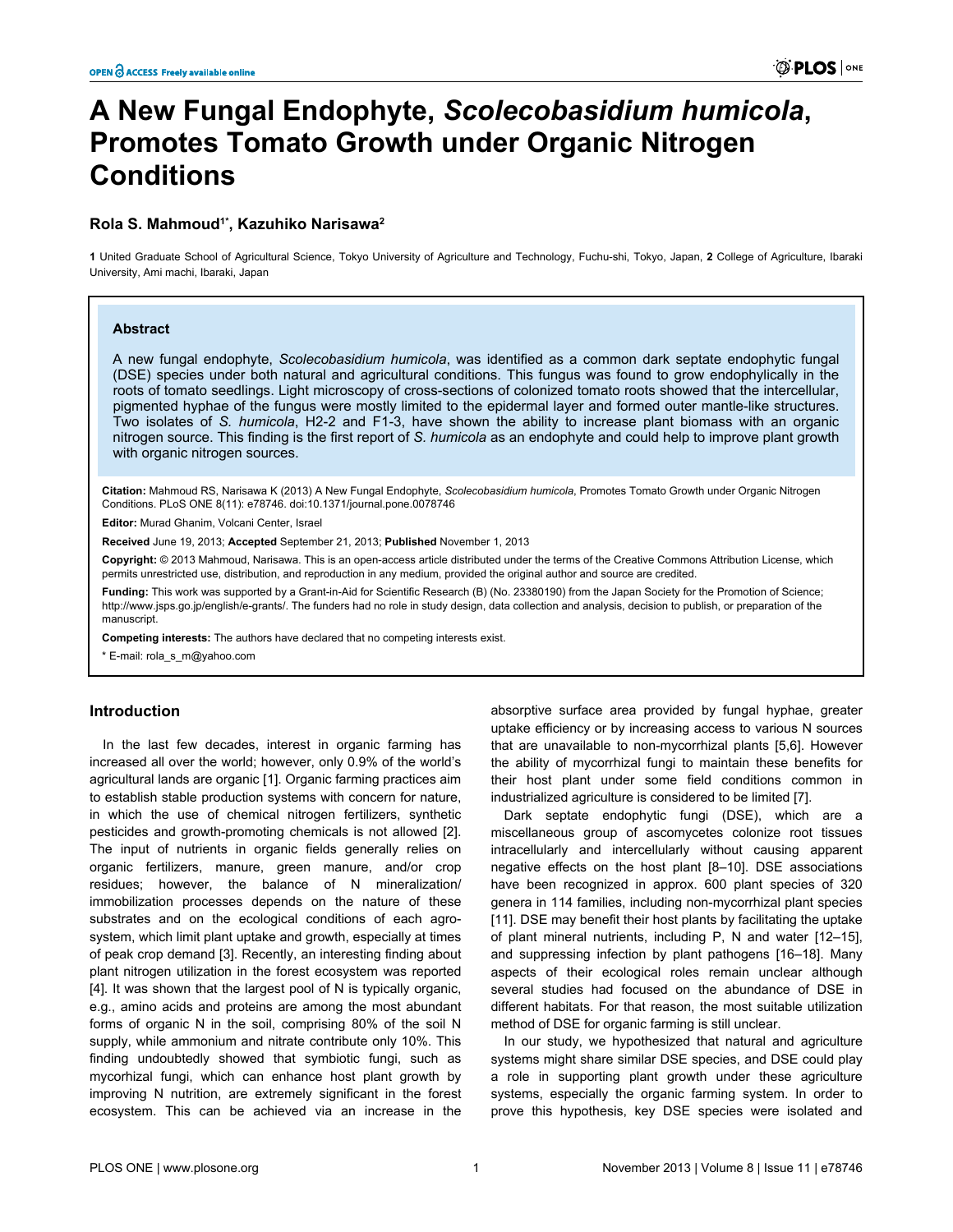## **Materials and Methods**

#### **Sample collection and fungal isolation**

Soil samples were collected in October 2010 from a forest, organic field and conventional field at the Field Science Center of College of Agriculture, Ibaraki University Japan. Three soil samples (approximately 300 ml) were collected at 0-20 cm depth from each site and were kept in polyethylene bags and stored at 4°C for a maximum of one month prior to utilization.

Composite soil was prepared to bait endophytic fungi as described by Narisawa et al. [\[17\]](#page-7-0). Each soil sample was combined and mixed with autoclaved potting soil (Peat pot; Kureha Chemical Industry Co., Tokyo, Japan) at the ratio of 1:2 (v/v). The seeds of tomato *Solanum lycopersicum* cv. Gohobi (Sakata Seed, Yokohama, Japan) and Chinese cabbage *Brassica campestris* cv. Musou (Takii Seed, Kyoto, Japan) were surface sterilized by immersion in a 70% solution of ethanol for 30 seconds, followed by a solution of sodium hypochlorite (2% available chlorine) for 1.5 minutes. Then seeds were rinsed three times with sterilized distillated water, dried overnight and placed on 1.5% water agar medium (15 g Bacto agar [Difco Laboratories, Detroit, MI] for 1 liter distilled water) in Petri dishes. After 4 days, the axenically grown seedlings were transplanted (three seedlings per pot) in to 90 mm diameter pots containing 100 ml composite soil. Each collection site was considered as a bloc containing three replicates for each soil sample and plant species. Seedlings were grown under greenhouse conditions with the temperature reaching 25°C. After three months, the roots collected from young tomato and Chinese cabbage plants in each replicate were washed with running tap water to remove debris and cut into approximately 1-cm segments. Fifteen root segments were chosen in random from each bait plant, washed three times in a 0.005% solution of Tween 20 (J.T. Baker Chemical Co., Philipsburg, NJ), and rinsed three times with sterile distilled water (SDW). The segments were air-dried overnight and plated on nutrient agar containing  $25$  g.  $L^{-1}$  corn meal (infusion form; Difco Laboratories) and 15 g.  $L<sup>1</sup>$  Bacto agar (Difco Laboratories). These plated roots were incubated for 3 weeks at room temperature (approximately 23°C).

#### **Morphological observation and identification**

Fungal isolates were identified on the basis of microscopic morphology. The pure fungal culture was grown at room temperature on 55-mm diameter Petri dishes containing halfstrength cornmeal malt yeast extract agar (1/2 CMMY, 25 g corn meal (infusion from Difco), 15 g Bacto agar (Difco), 10g malt extract (Difco), 2g yeast extract (Difco), for 1 L distilled water). To provide good observation conditions, slide cultures were made. Small pieces, approximately 3 x 3 mm, of Publum agar [Mead Johnson mixed Publum; Canadian Post Corporation, Ontario, Canada, 25 g; Bacto agar, 5 g; MilliQ water, 250 ml] were sandwiched between two 18 x 18-mm

cover glasses (Matsunami Class Ind., Osaka, Japan) and placed in a 9-cm water agar plate to provide humidity. After 2-4 weeks, when the culture had grown sufficiently, the Publum agar was carefully removed and cover glasses were mounted on 76 x 26 mm micro slide glasses using PVLG (Polyvinyl alcohol, 16.6 g; Lactic acid (Wako Chemical Ind., Osaka, Japan), 100 ml; glycerin (Wako Chemical Ind., Osaka, Japan), 10 ml; MilliQ water, 100 ml) mounting medium. Conidiogenous cells and conidia were measured under a light microscope (BX51; Olympus, Tokyo, Japan) with UPlanFLN FLN100x/1.30 Oil.

#### **DNA extraction, amplification, sequencing and analysis**

Fungal DNA were extracted using a PrepMan TM Ultra Extraction Kit (Applied Biosystem, Foster City, CA, USA) according to the manufacturer's protocol, The fungal isolate was identified by sequencing the internal transcribed region (ITS) of the 18S rDNA, using universal primers ITS-1 (5'-TCC GTA GGT GAA CCT GCG G-3') and ITS-4 (5'-TCC TCC GCT TAT TGA TAT GC-3'). Fifty microliters of PCR mixture contained 0.2 μM concentration of each primer, 0.2 mM of each deoxynucleoside triphosphate, 10× Ex Taq buffer (TaKaRa Bio, Otsu, Japan) and 0.25 U of Ex Taq DNA polymerase (TaKaRa Bio), and 50ng DNA template. The reaction cycle consisted of initial denaturation at 94 °C for 4 min followed by 35 cycles of denaturation at 94 °C for 35 sec, annealing at 52 °C for 55 sec and extension at 72 °C for 2 min, and final extension at 72 °C for 10 min. The PCR products were sequenced using a model 3130x DNA sequencer (Applied Biosystems, Foster City, CA, USA) and the ABI PRISM TM Big Dye Terminator v3.1 Cycle Sequencing Ready Reaction Kit (Applied Biosystems). The primers used for sequence determination were ITS1F and ITS4R. The determined sequences were analyzed using MEGA version 5.05 and compared with similar DNA sequences retrieved from the DDBJ/EMBL/GenBank databases using the NCBIBLAST program.

#### **Pathogenicity screening**

In order to distinguish non-pathogenic fungi from pathogenic and other saprotrophic fungi, 15 fungal isolates showing diverse morphology were grown on oat meal agar medium (OMA; 10 g oatmeal and 18 g Bacto agar) enriched with nutrients (1 g MgSO $_4$ ·7H $_2$ O, 1.5 g KH $_2$ PO $_4$ , and 1 g NaNO $_3$ ) per liter in Petri dishes (55-mm diameter). They were incubated at room temperature (approximately 23°C). After two weeks, 2 day-old Chinese cabbage seedlings (three seedlings per plate) were transplanted onto each fungal colony. The seedlings transplanted onto non-inoculated medium were used as a control. The whole set was placed into sterile culture pots (CB-1; As One, Osaka, Japan) and incubated in a growth chamber at 23 $^{\circ}$ C under a 16-h photoperiod (180 mol m<sup>-2</sup> s<sup>-1</sup>) for 2 weeks. Symptoms were evaluated according to an index of 0 to 3 (0: no visible symptoms; 1: light yellowing; 2: yellowing and late growth; 3: wilting or death). Plants were harvested and oven-dried at 60°C for 48 h and their dry weight was measured for comparison with control plants.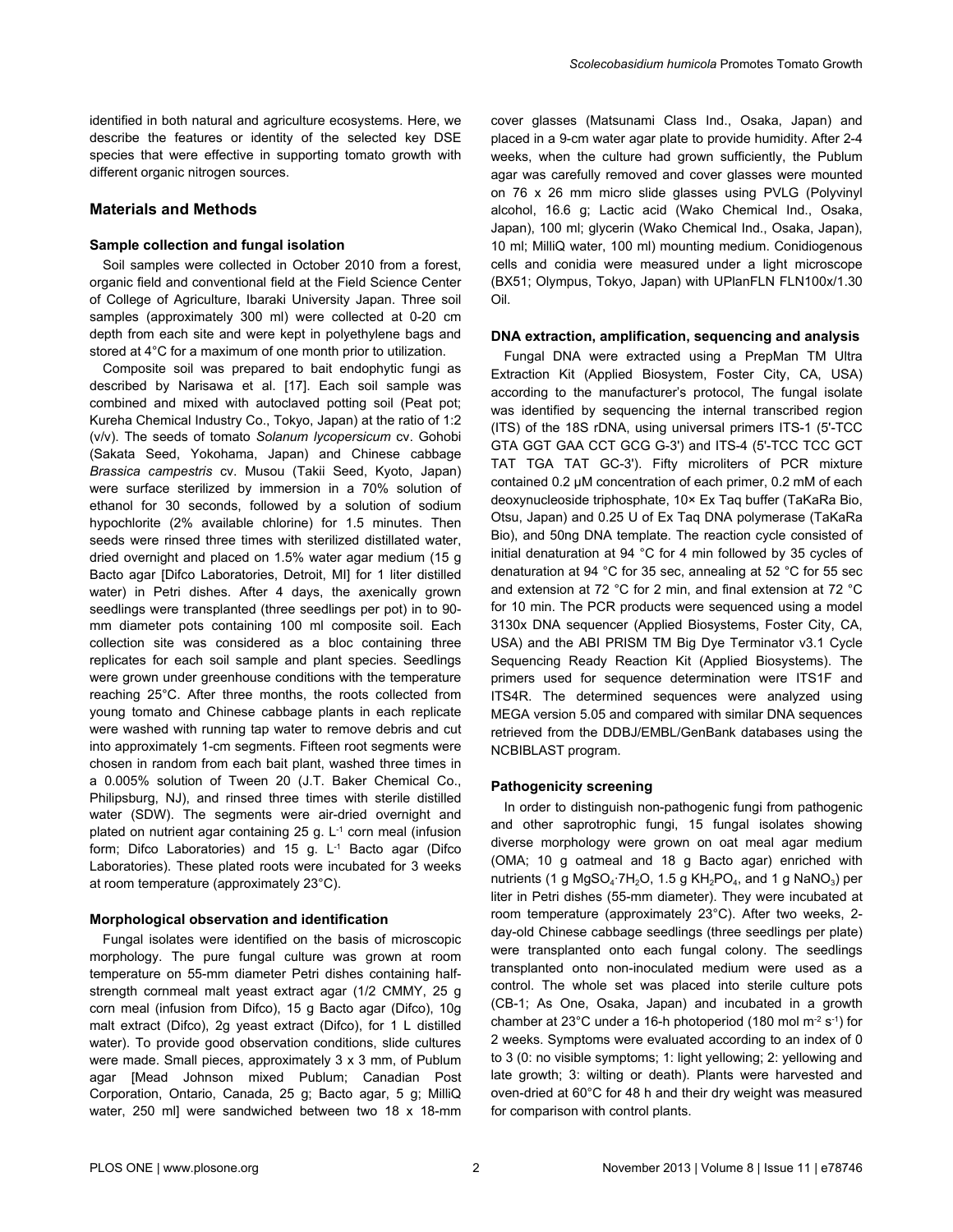#### **Endophyte screening**

After successful pathogenicity testing, the efficacy of selected isolates to promote tomato growth was observed. The fungal isolates were grown on Petri dishes filled with oat meal agar medium supplemented with nutrients (MgSO<sub>4</sub>.7H<sub>2</sub>O, 1 g, KH<sub>2</sub>PO<sub>4</sub> 1.5 g; and NaNO<sub>3</sub> 1 g L<sup>-1</sup>). Surface sterilization of tomato seeds was performed as described for the pathogenicity testing. Inoculation was preformed as described above.

#### **Endophyte screening for organic nitrogen sources**

In order to identify the effect of nitrogen on fungal infection, a nitrogen source test was conducted. The selected fungal isolates were grown for 2 weeks in 6-cm Petri dishes filled with oat meal agar medium as described above but NaNO<sub>3</sub>, 1g L<sup>-1</sup> was replaced by one of the selected nitrogen sources of amino acids, such as L-Valin, L-Phenylalanine, and L-Leucine (Wako Industries, Ltd., Japan), at the concentration of 20 mg L<sup>-1</sup>. Tomato seedlings (three seedlings per plate) were transplanted and inoculation was preformed as described previously.

To determine the endophytic nature of the fungal isolate, infected hyphae of the inoculated fungi in 3-week-old tomato seedling roots were observed after washing, cross sectioned, and stained in 50% acetic acid solution containing 0.005% cotton blue under an Olympus BX50 microscope with UplanFI20 and 40/0.30 objectives (Olympus).

#### **Data analysis**

The mean dry biomass of each treatment was calculated and analyzed with one-way ANOVA. Differences among treatment means were detected with Tukey's honestly significant difference test (Tukey HSD).

#### **Results and Discussion**

#### **Fungal isolation**

Two hundred and five fungal isolates were obtained from 270 root segments of tomato and Chinese cabbage grown as bait plants in a mixed soil. Fifty-six percent of fungal isolates were isolated from Chinese cabbage, and 44 % were isolated from tomato. The dominant isolated fungi are species of *Fusarium* (22%). They were mostly isolated within 4 days of placing root segments on the medium. Other taxa, including *Scolecobasidium humicola* (4%), *Leptodontidium orchidicola* (1%), and *Phialocephala fortinii* (1%) were isolated in much smaller numbers from both plants. They were mostly isolated after one to three weeks. *Scolecobasidium humicola* were found at all three sites but *L. orchidicola* and *P. fortinii* only in the forest. *Phialocephala fortinii* and *L.orchidicola* are DSE fungi distributed in a wide geographical area in many alpine and subalpine habitats. In addition, *P. fortinii* is considered to be the dominant root endophyte in forests [[19](#page-7-0)]. The genus of *Scolecobasidium* was first described by Abbott in 1927 as two species, *S. terreum* and *S. constrictum*. The genus includes soil-borne and saprotrophytic species from plant litter [\[20–23\]](#page-7-0). Our study indicates that *S. humicola* is a dark septate endophyte in forests and agriculture fields, and is able to

improve plant growth in comparison with the control. A new endophytic species, *S. humicola*, was described for the first time in this paper.

#### **Endophyte screening**

To eliminate saprotrophic and/or pathogenic fungal isolates, Chinese cabbage seedlings were inoculated with 15 randomly selected isolates showing diverse morphology from each colonial morphology group. Seven isolates were originally obtained from the forest, 5 from a conventional field and 3 from an organic field. In the results of the inoculation test, only two of the 15 isolates tested (approximately 13 %) were not pathogenic to the Chinese cabbage seedlings. These two isolates, H2-2 and F1-3, caused no visible sign of disease or decay of the seedlings. The weight of dried plants was  $56 \pm 11$ and 59  $\pm$  14 mg for H2-2 and F1-3, respectively, and showed no significant difference compared to the control plants (68  $\pm$  5 mg) ([Figure 1\)](#page-3-0). The most ineffective isolates (over 86%), once re-inoculated in to axenically-grown Chinese cabbage seedlings, caused extremely yellowing of leaves and suppression of plant growth ([Figure 1\)](#page-3-0).

Colonies of 3 isolates, H2-2, F1-3 and O-MH, on OMA medium were similarly dark brown. The colonial growth of the 3 isolates was similarly slow (up to 15 mm in diameter after 4 week incubation at 23 °C) [\(Figure 2a](#page-4-0)). The conidiophores were micronematous, and the conidia rough-walled with one to three septata [\(Figure 2b\)](#page-4-0). Mecelial hyphae were hyaline to brown, septate-forming densely coiled hyphae, resembling microsclerotia. These morphological characteristics were identical among the 3 isolates and were in agreement with the genus of *Scolecobasidium*.

The ITS sequence of the three isolates showed 99%-100% similarity to *Scolecobasidium humicola* (NCBI/GenBank Accession No. DQ307332.1).

#### **Nitrogen source utilization and anatomic observations**

Uninoculated (control) plants could use  $\text{NaNO}_3$ , but could not effectively use three amino acids (valin, leucine, and phenylalanine). Alternatively, plants treated with three isolates, H2-2, F1-3, and O-MH, of *S. humicola* were able to use all 3 amino acids [\(Figure 3](#page-5-0)). The treated plants with H2-2 and F1-3 isolates were able to grow well on the medium amended with  $\textsf{NaNO}_3$  as N source, but the treated plants with O-MH isolate showed yellowing leaves and decreased biomass by 50% on the same medium. The dry weight of treated plants with 3 isolates in Valin treatment was significantly high compared to the control. When phenylalanine was used with isolate F1-3, tomato plant biomass was significantly improved but not with 2 isolates H2-2 and O-MH. Optimum plant growth was observed when the plants were treated with H2-2 and F1-3 amended with leucine as a nitrogen source at 2% concentration.

Many studies have suggested the involvement of DSE fungi in nutrient uptake to host plants and improved plant growth under natural conditions, i.e. a forest [[12](#page-7-0),[13](#page-7-0),[19](#page-7-0)]. In addition, DSE fungi have been isolated from agriculture fields under nutrient-stressed conditions [[24](#page-7-0),[25](#page-7-0)]. We successfully showed that tomato plants treated with *S. humicola* H2-2 and F1-3 were able to use amino acids and the plant biomass increased in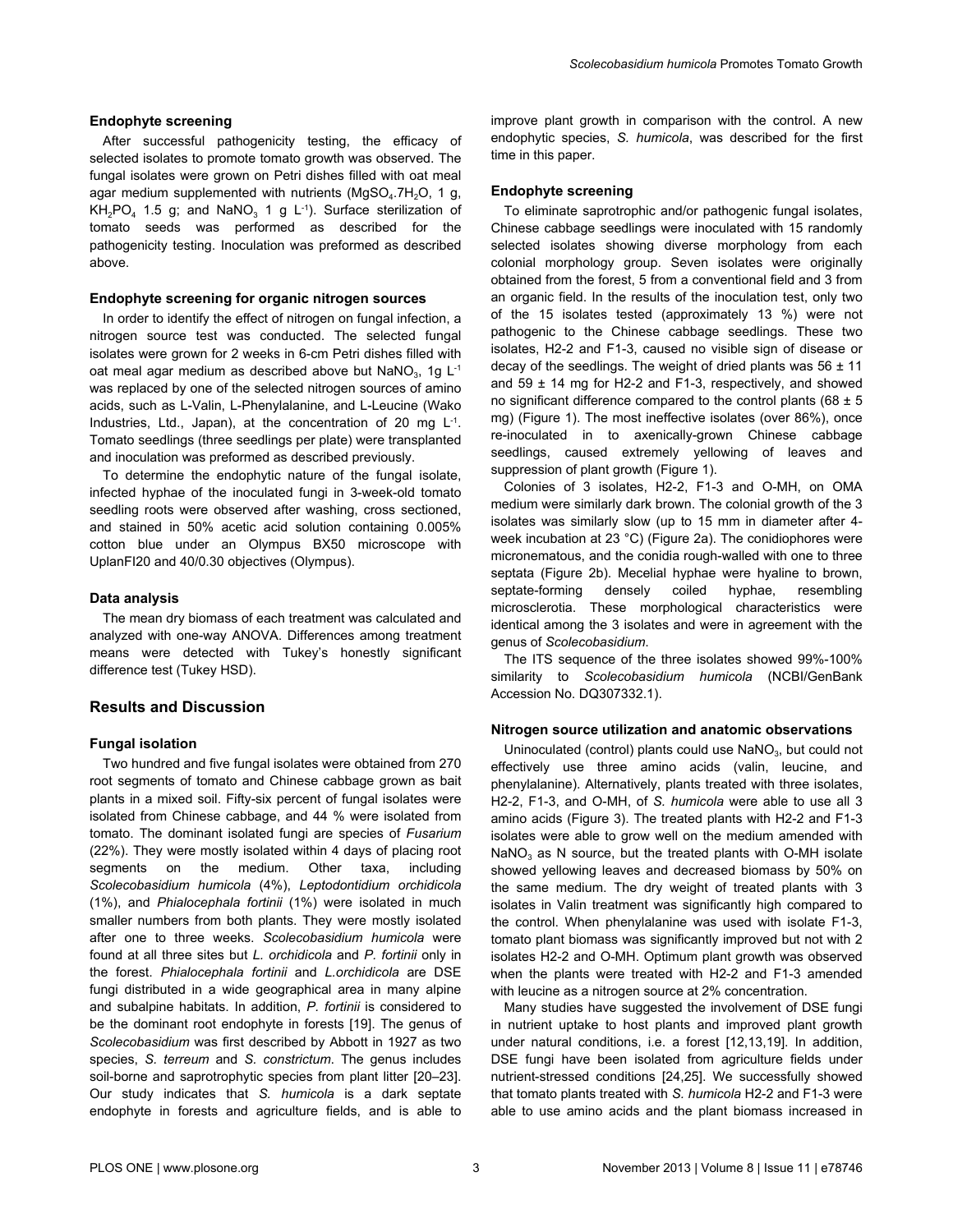<span id="page-3-0"></span>

# **Isolates**

**Figure 1. Dry weight of Chinese cabbage inoculated with different fungal isolates.** Dry weight of Chinese cabbage seedlings grown on basal media (10 g oatmeal and 18 g Bacto agar, enriched with nutrients 1 g MgSO $_4$ ·7H $_2$ O, 1.5 g KH $_2$ PO $_4$ , and 1 g NaNO $_3$ ) inoculated with different fungal isolates. The filled columns represent the groups of selected fungi. Data are the means  $\pm$  SE, n = 5. Asterisks represent significant differences between each treatment and the control (\*\* P <0.01, \* P <0.05) following Tukey's honestly significant difference test.

doi: 10.1371/journal.pone.0078746.g001

comparison with the control. This finding suggested that the ability of *S. humicola* as a plant growth-promoting fungus increased under organic nitrogen sources. This is not a unique feature of *S. humicola* as *Heteroconium chaetospira* could significantly improve plant biomass by transporting organic nitrogen to host plant [[26](#page-7-0)]. Newsham [[27](#page-7-0)] confirmed that the inoculated host plant with the selected DSE fungi responds more positively if there is no supply of available inorganic nitrogen.

To determine the endophytic nature of *S. humicola* isolate H2-2, anatomical observation of tomato roots under  $NaNO<sub>3</sub>$  or leucine treatment was conducted. The hyphae of *S. humicola*

 colonized in epidermal cells heavily, but fungal hyphea were lightly colonized in outer cortical cells. No hyphae could be observed in the inner cortical cells or in the vascular cylinder under both treatments ([Figure 4\)](#page-6-0). The fungal hyphae only produced conidia and microsclerotia-like-structures on the root surface under  $\mathsf{NANO}_3$  treatment.

In conclusion, although future detailed research is necessary to fully support our hypothesis, our study found for the first time that *S. humicola* is a common DSE species and may act as a key DSE species under both natural and agricultural conditions.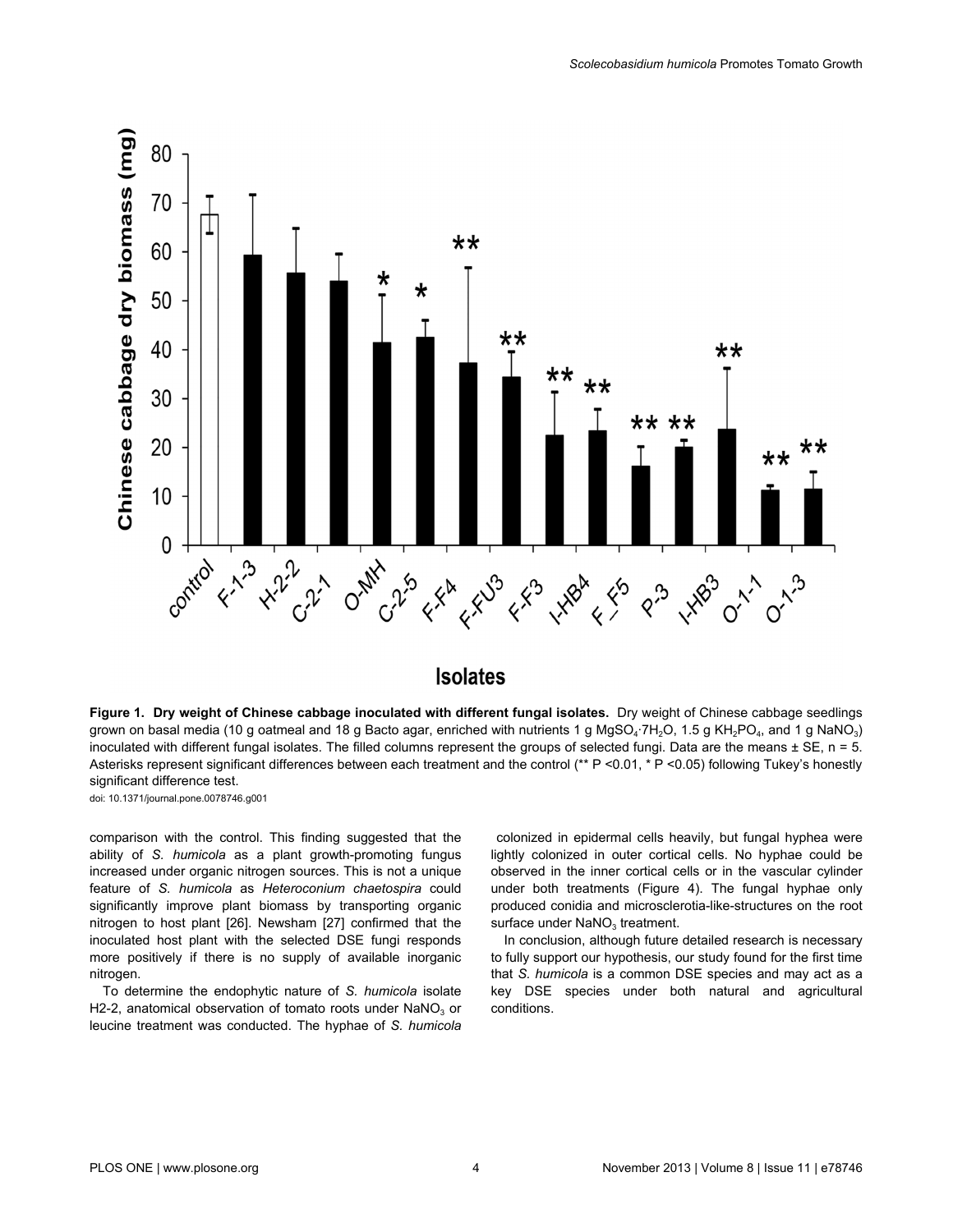<span id="page-4-0"></span>

**Figure 2.** *Scolecobasidium humicola* **colony and conidia.** Colony (A) and a light micrograph (B) of *Scolecobasidium humicola* after 14 days at 23°C grown on OMA medium. Arrowhead indicates a micronematous conidiophore with rough-walled septate conidia (arrows). Bars:  $A = 14$  mm,  $B = 20$  µm. (C) Tomato seedlings grown on basal media (OMA) amended with L-Leucine amino acid, the control on the right , and inoculated tomato seedlings with *S.humicola* on the left.

doi: 10.1371/journal.pone.0078746.g002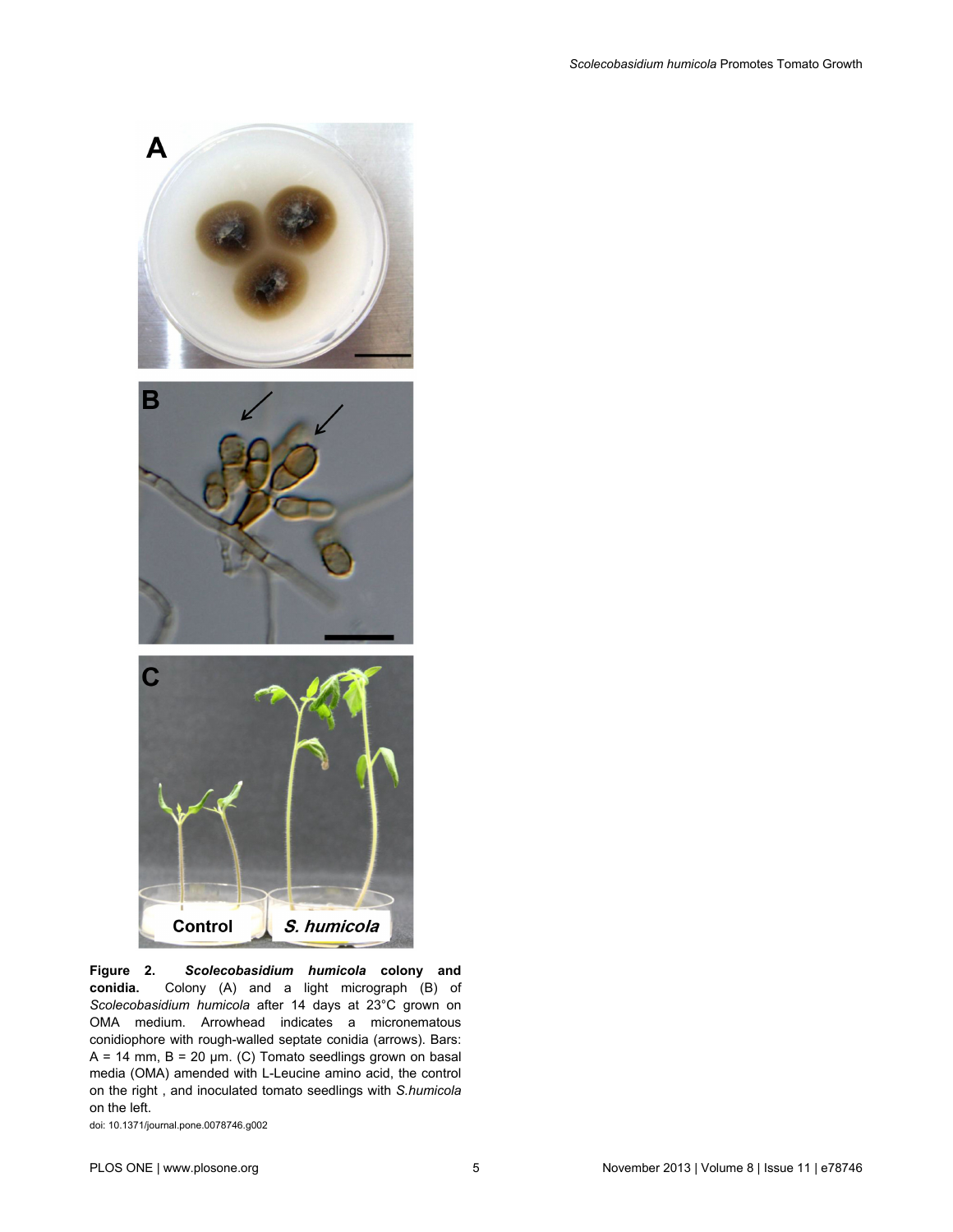<span id="page-5-0"></span>

# **Nitrogen source**

**Figure 3. Dry weights of tomato inoculated with** *Scolecobasidium humicola* **.** Dry weights of tomato seedlings grown on basal media (OMA) amended with four different nitrogen sources. white bar: control, black bar: *Scolecobasidium humicola* H2-2, black lines bar: *S. humicola* F1-3, and gray lines bar: *S. humicola* O-MH treatments. Data are the means ± SE, n = 5. Asterisks represent significant differences between each treatment and the control (P <0.05) following Tukey's honestly significant difference test. doi: 10.1371/journal.pone.0078746.g003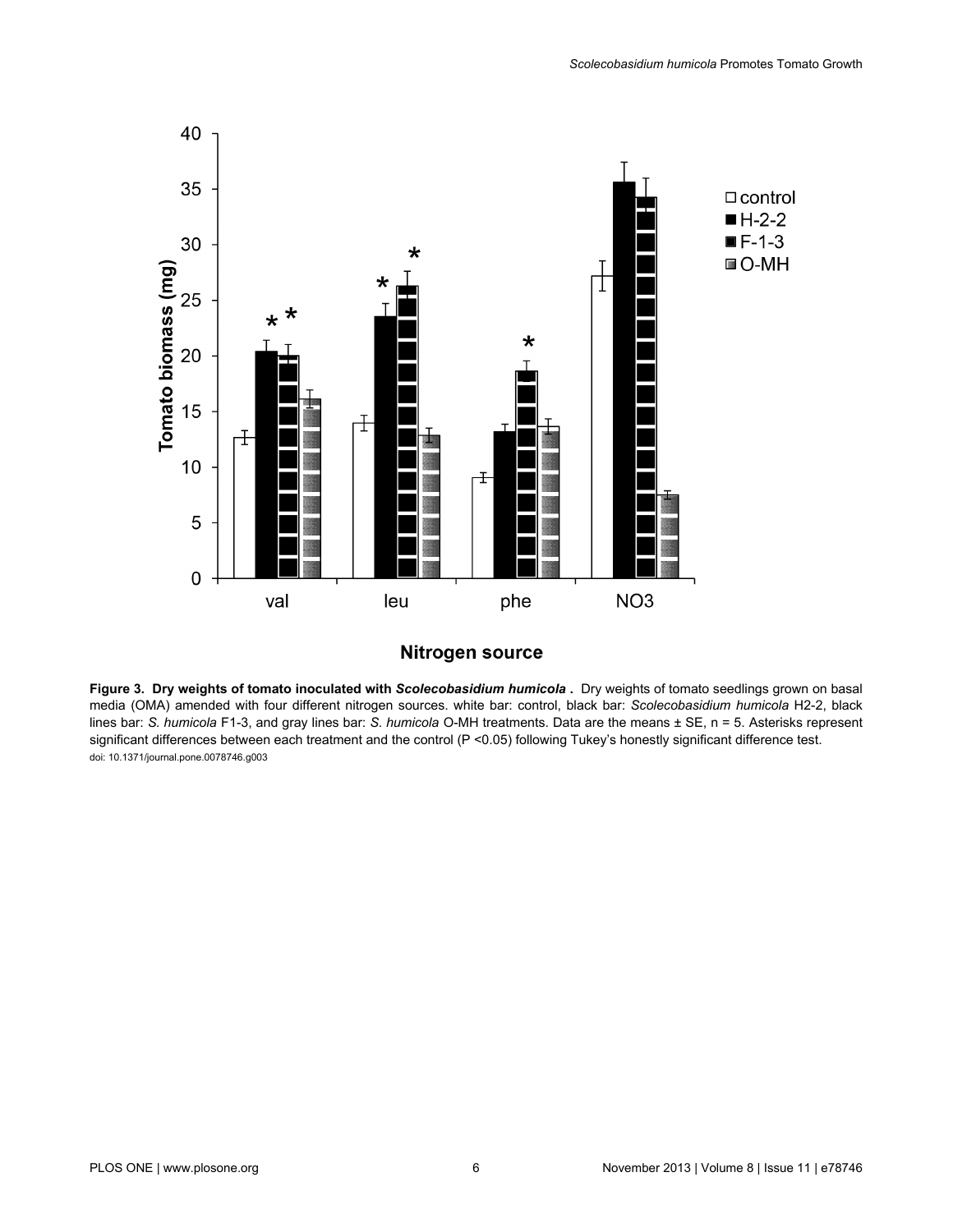<span id="page-6-0"></span>

**Figure 4. Interaction between tomato roots and** *Scolecobasidium humicola***.** Cross section of a tomato root stained with 0.005% cotton blue in 50% acetic acid 3 weeks after inoculation. The cortex (Co) mostly consists of three cell layers. Fungal hyphae can be seen on the root surface (arrows), within epidermal (Ep) cells. Vc = vascular cylinder. Bar = 20 µm. doi: 10.1371/journal.pone.0078746.g004